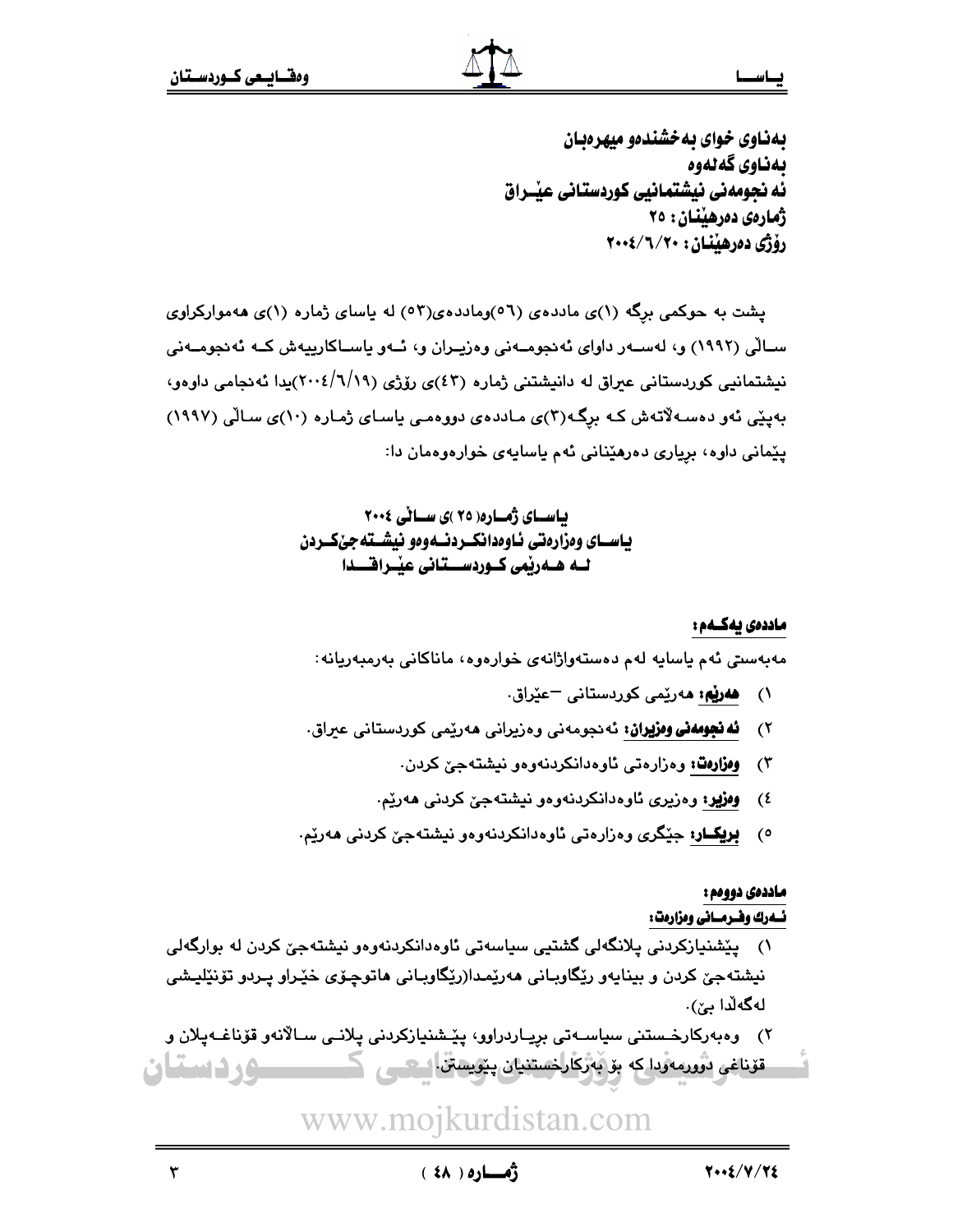- ۳) ئامادەكردنى لێكۆلينـەوە تايبەتـەكان لـه چوارچێوەى كـەرتى وەزارەتەكـەدا، ھـەروەھا لێػۆڵۑنەوەي سوودي ئابووري وھونەريى ئەو پرۆژانەي كە لە چوارچێوەي پلانىي وەزارەتـدا يێشنياز دەكرێن.
- ) دانـانی هێلکـارو بەرنامـەی کـاری پلانـە تەسـدېقکراوەکان وپەرکارخـستنی پرۆژەکانيـان ( جەشێوەپەكى راستەوخۆ لەلايەن يێكھاتەكانى وەزارەتەوە، يان سياردنيان بە بەلێندەران.
- 0) دانانی هێلکاری ئـهو پرۆژانـهی کـه وهزارهت خـۆی دهيانخاتـه بـهرکار، هـهروهها دانـانی هێڵکاری ئهو پرۆژانەش کە سەربە وەزارەتەکانى دېكەن لەسەر داواكردنى ئەو وەزارەتانە يان لەسەر داوا*ی* ئەنجومەنى وەزيران.
- ٦) ياراستن و ئيدامهيێدانى رێگاويانه گشتييهكان، بـه رێگاكـانى ماتوچـۆى خێرابيـشهوه لـه دهرهوهی ســنووری شــارهوانیهکان، هــهروهها یاراســتن و وهگهرخــستنی ییّــل و ویّــستگه ميحوهرييهكاني كَيْش(الاوزان)و پـردو تۆنێلـﻪكان و زامنكردنـي جيـازي(الايـاپ) و ياسـﻪواني كردنيان.
- ) ئەو يرۆژانەش كە يێى دەسىيێردرێن، لـە رێگـاى دامودەزگـا ھێلكـارو كاررايەراندنـەكانى خۆپەوە بە ئەنجاميان دەگەپەنى، يان دەيانسىيۆى بە بەلێندەران.
- لەگەلْ ئەزمورندارانى بيانى يان لەگەلْ كۆميانياكان يـان دەزگـا يـسيۆرەكاندا گرێبەسـتى ( مۆر دەكات بۆ ئەوەي لە دايەرەكانى وەزارەتەكەدا ئېش بكەن، يان ھەندىّ كار تەواوبكەن كە یێی سیێردراوه، ئەویش بە رەزامەندیی ئەنجومەنی وەزیران.
- ۹) پێـشنيازكردني پلانگــهل و پرۆژهگــهلي فراژووكــاري(التنمويــه)لــه چوارچــێوهي پلانــه گشتيپەكانى ئاوەدانكردنەوەو نيشتەجىّ كردنـداو، جـيّ بـەجىّ كردنيـان بـە تەنـسيق لەگـەلّ لایهن و وهزارهته ییوهندیدارهکاندا.
- ۰۱) ئامادەكردنى بوجەي ئاسايى سالانەو بوجـەي يلانـەكان و حـساب و حـسابكارى كۆتـايى سالانەو، بەرزكردنەوەيان بىۆ لايـەنى يێوەنديـدار بىۆ تەسـدېقكردنى. ھـﻪموو حساباتێكيـشى ملکهچی دیوانی ریقابهی دارایی یه .

#### ماددەى سٽىمم :

' ) ناماددگردنی بوجه ی تاسایی سالانه و بوجه ی پلانه کان و حساب و حسابکاری کارتنایی<br>' ) ناماددگردنی بوجه ی تاسایی سالانه و بوجه ی تاسایی تفاوتی است به دور حسابانتیکیشی<br>ماددگاهی به دور از این این این این این این این این این ۱) وەزير سەرۆكى بالاي وەزارەتەكەو، بەريرسى يەكەمى بەركارخستنى سياسەتى وەزارەت و سەرپەرشىتى بىەجىّ ھێنــانى ياســاو پێـرۆو رێنماييــەكانێتى٠ ھــەموو بريــارو فــەرمان و رێِنماييهکيش له چواچێوەي ئـهرکي وەزارەت و پێکهاتـهو سـهلاّحييات و کاروپـارى ديکـهي ئيداري ودارايي و هونهرييدا، له وهزيرهوه دهردهچيّ و بۆيشى هەيه هەنديّ لـه سـﻪلاَحيياتي خۆیشی بهجێگری وهزارهت و بهرێوهبـهره گـشتیپهکان پـان هـهر کهسـێکی شـیاوی دیکـهی وەزارەتەكــه بـسىيْرىّ و، بەرامبــەر بــه ئەنجومــەنى وەزيـرانيش بەرپرســه چـونكه خۆيـشى ئەندامىكى ماركارى ئەنجومەنەكەيە:كە 109 كىلىكتى كىست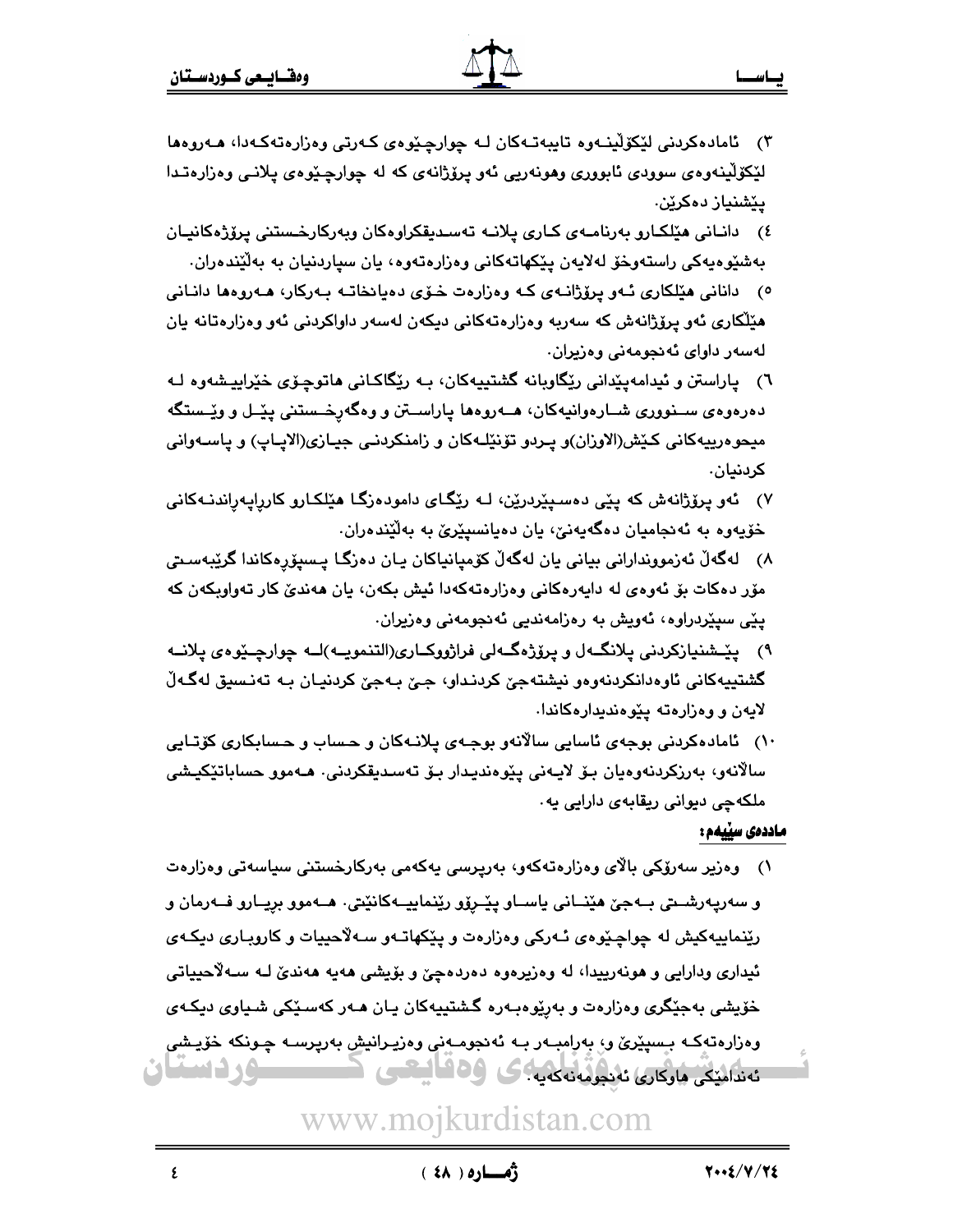- ۲) بریکـار باریـده ی وهزیـر دهدات لـه سهریـهرشـتبی ئـیش وکـاری وهزارهت و ئـهو ئـهرك و فرمانەش دەگرێتە دەست كە وەزير يێى دەسيێرێ.
	- $(\mathbf{r})$ ِ ناوەند( مركز )ى وەزارەت لەمانە ييْك ديْت:
- نووسىينگەي وەزيىر: فرمانبــەرێ ســەرۆكايەتيى دەكـا بەپلــەي بەرپوەبـەر كــە خــاوەن  $\overline{\phantom{a}}$ ئەزموون و لێهاتو بێت. ژمارەيێ فرمانبەر ھاوكاريى دەكەن.
- <mark>نووسـينگەي بريكـار</mark>: فرمانبـەرێ سـەرۆكايەتيى دەكـاو چـەند فرمانبـەرێكيش ھاوكـاريى ب. دەكەن.
	- **بهریوهبهرایهتی راگهیاندن و پیوهندیکاری:** به نووسینگهی وهزیرهوه پهیوهسته .  $\cdot \overline{c}$ 
		- **بەرپوەبەرايەتى ريقابەو تەدقيق**: بە وەزيرەوە پەيوەستە. د.

#### ماددهۍ چوارهم:

#### بەرپوەبەرايەتييەكانى ديوانى وەزارەت :

- بەرێوەبەرايەتى گشتيى ديـوان: فرمانبـەرێ بەپلـەي بەرێوەبـەرى گشتى سـەرۆكايەتيى  $\alpha$ دهکــا بروانامـــهى زانكــۆيى ســـهرهتاى هـــهبيّ و خــاوهن ئــهزموون و پــسپۆربِيّت و، ئــهم بەرێوەبەرايەتىيانەي خوارەوەشى يەيوەست دەبن:
	- أ. بەرێوەبەرايەتى كاروبارى ئيدارى و ئەفراد.
		- ب. بەرێوەبەرايەتى كاروبارى دارايى.
	- ج. بەرێوەبەراپەتى كاروبارى خزمەتگوزارى و تەجھيزات.
- ۲) بەرپوەبەرايەتى گشتيى پلاندانان و لێکۆلينەوە: ڧرمانبەرێ بەپلـەي بەرپوەبـەرى گشىتى سەرۆكاپەتيى دەكا بروانامەي زانكۆيى سەرەتاي ھەبىّ و خاوەن ئەزموون و پىسپۆربېّت. لـە ئامـادەكردن و پێـشنيازكردنى پلانــي سالْبەســالْ و پلانــي قۆنــاغ بــه قۆنــاغ و پلانگــەلى دوورمـــهودادا بهشــداري دهكــاو، لێكۆڵينـــهوهي پـهيوهســت بــه چــالاكييهكاني وهزارهتــيش رادەپەرێنێ.
- ۳) بەرێوەبەراپــەتى بەدواداچـوون: بەرێوەبــەرێ ســەرۆكاپەتپى دەكـا، بروانامــەي زانكـۆپى سەرەتاي ھەبىٌ و خاوەن ئـەزموون و يـسىۆربێت. ژمارەپـێ فرمانبـەرى خـاوەن ئـەزموون و لێهاتو لەبوارى پسپۆرپى خۆياندا ھاوكاريى دەكەن. بەدواداچوون و ريقابەكردنى رەوشى كار لـه يێِکهاتـهکانی وهزارهتـدا دهگرێتـه دهسـت و رايۆرتگـهليش لهسـهر چـالاکی و سـهويهي کارپايهرآندن بۆ وەزير ئاماتە دەكات *و ر*اوێژی څۆی له بارەيانەوە پێشکەش دەكاش سىڭ <mark>ل</mark>ى

# www.mojkurdistan.com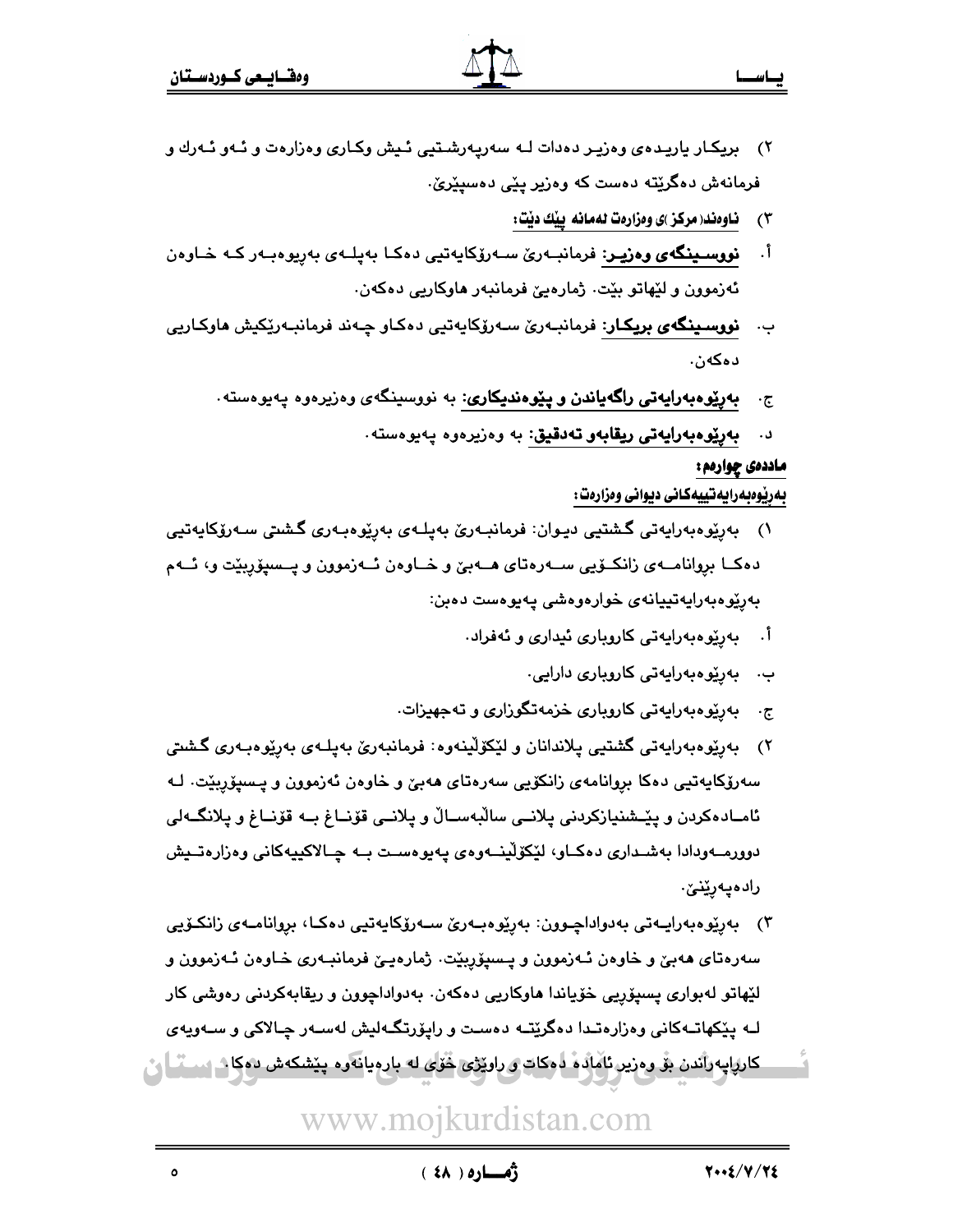- ) بەرپوەبەرايەتى كاروبارى ياسايى: فرمانبـەرێ بـە يلـەي بەرپوەبـەر سـەرۆكايەتيى دەكـا بروانامهی زانکۆیی سەرەتای لە ياسادا ھەبیؒ و خاوەن ئەزموون و يسيۆربێت. لــه بــەردەمی دادگاکان و ئەنجومەنگەل و ھەيئەکانىدا نوێنەريى وەزارەت دەكـاو، لـە بابەتگـەلى ياسـايى گرێبەستىدا راوێژ يێشكەش دەكات.
- ە) بەريوەبەرايەتى كارگـەكان و ئالاتـەكان: فرمانبـەرێ بـە يلـەي بەريوەبـەر سـەرۆكايەتيى دهکا بروانامهی زانکۆیی له زانستهکانی ئەندازەی میکانیزم یان کارەباییدا هــهبیّ و خـاوەن ئەزموون و لێھاتووش بێت.

### ماددەى پێنجــەم:

پيکهاتهگانی وهزارهت:

- \) بەرپوەبەرايەتى گىشتيى ريّگاوبـان و پردەكـان: فرمانبـەرئ بەپلـەى بەرپوەبـەرى گىشتى سەرۆكايەتيى دەكا بروانامەي زانكۆيى سەرەتاي لە زانستەكانى ئەندازەي مەدەنيدا ھـەبىّ و خـاوەن ئـەزموون و پــسيۆربێت و، بەرێوەبەرايەتپـەكانى رێگاوبـان و پــردى پارێزگاكانپــشى يەيوەست دەبن.
- ۲) بەرێوەبەرايەتى گشتيى نيشتەجێ كىردن و بينايـەكان: فرمانبـەرێ بەيلـەي بەرێوەبـەري گشىتى سەرۆكاپەتپى دەكا بروانامەي زانكۆيى سەرەتاي لـە زانىستەكانى ئەندازەي مـەدەنى یان بیناسازیدا هـﻪبێ و خـاوەن ئـﻪزموون و پـسیۆربێت و، بەرێوەبەرايەتيـﻪكانى نيـشتەجێ کردن و بینایهکانی له یاری٘زگاکانی ههریْمدا یهیوهست دهبن.
- ۳) بەريوەبەرايەتى گشتيى ئاوەدانكردنـەوەي گونـدەكان: فرمانبـەرێ بەپلـەي بەريوەبـەري گشتی سەرۆکاپەتیی دەکا بروانامەی زانکۆیی سەرەتای لـە زانـستەکانی ئەنـدازەی مـەدەنی يـــان بيناســـازيدا هـــــەبێ و خــــاوەن ئــــەزموون و يـــسيۆربێت و، بەرێوەبەرايەتيـــەكانى ئاوەدانكردنەوەى گوندەكانى لە يارێزگاكانى ھەرێمدا يەيوەست دەبن.

#### ماددەى شەشــەم :

: الاست كان تقويت السياسي التي تتميز التي تتميز التي تتميز التي تتميز التي تتميز التي تتميز التي تميز التي تتم<br>التي تساوين التي تتميز التي تتميز التي التي تتميز التي تتميز التي تتميز التي تتميز التي تتميز التي تتميز التي<br> هــهموو بەرپوەبەرايــەتى و پێكهاتــەكانى وەزارەتــى ئاوەدانكردنـــەوەو فراژوكــارى(التنميــه)و وەزارەتـي كـارو نيـشتەجێ كـردن ئيلغـا دەكـرێن و كارمەنـدەكانيان بەسـەر بەرێوەبەراپـەتى و یێکهاتهکانی ئهم وهزارهتهدا دابهش دهکرێن و، گشت ئیلتیزام و ماف و مولّکێکیان دهبـن بـهمی ئەم وەزارەتە.